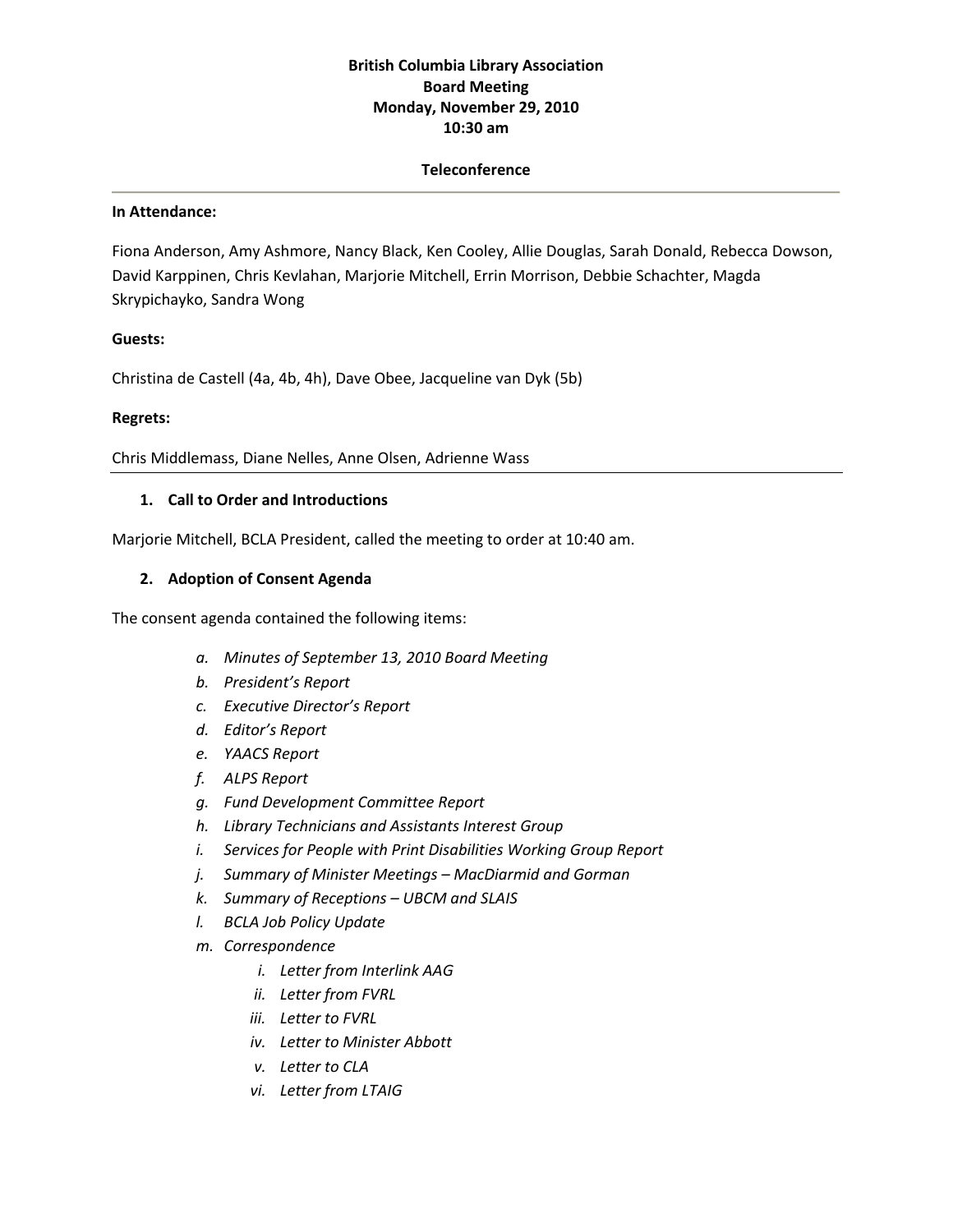It was requested that item #2.g, *Fund Development Committee Report,* be removed from the consent agenda and added to the regular agenda as items 4.h.

## *Moved by Nancy Black, Seconded by Chris Kevlahan:*

THAT the consent agenda be approved and adopted as presented and amended.

**CARRIED**

## **3. Adoption of Regular Agenda**

A new item, *Fund Development Committee Report*, was added to the regular agenda as item #4h.

## *Moved by Debbie Schachter, Seconded by Nancy Black:*

THAT the regular agenda be approved as presented and amended.

**CARRIED**

### **4. Business Arising**

### *a. Treasurer's Report*

Debbie Schachter provided the report and referenced the schedules distributed as part of the agenda package.

## *i. 2011 Draft Budget*

Debbie reported that the anticipated deficit of \$36,000 in 2010 would in fact be a surplus of \$11,000. This is due mostly to the ongoing revenue to BCLA from database licensing which has not yet been transferred to the BC Libraries Cooperative. The move will take place in April 2011.

Debbie reviewed significant expenditures and revenues and announced expected revenues of \$358,000 in 2011 with anticipated expenditures of \$393,850. This will result in a deficit of \$35,850, which will be covered by a transfer from unallocated funds.

Debbie requested that \$3,000 be transferred this year to cover obligations for the Sheila Egoff Award in 2010.

## *Moved by Chris Kevlahan, Seconded by Ken Cooley:*

THAT \$3,000 be transferred from the current budget to cover obligations for the Sheila Egoff Award in 2010.

**CARRIED**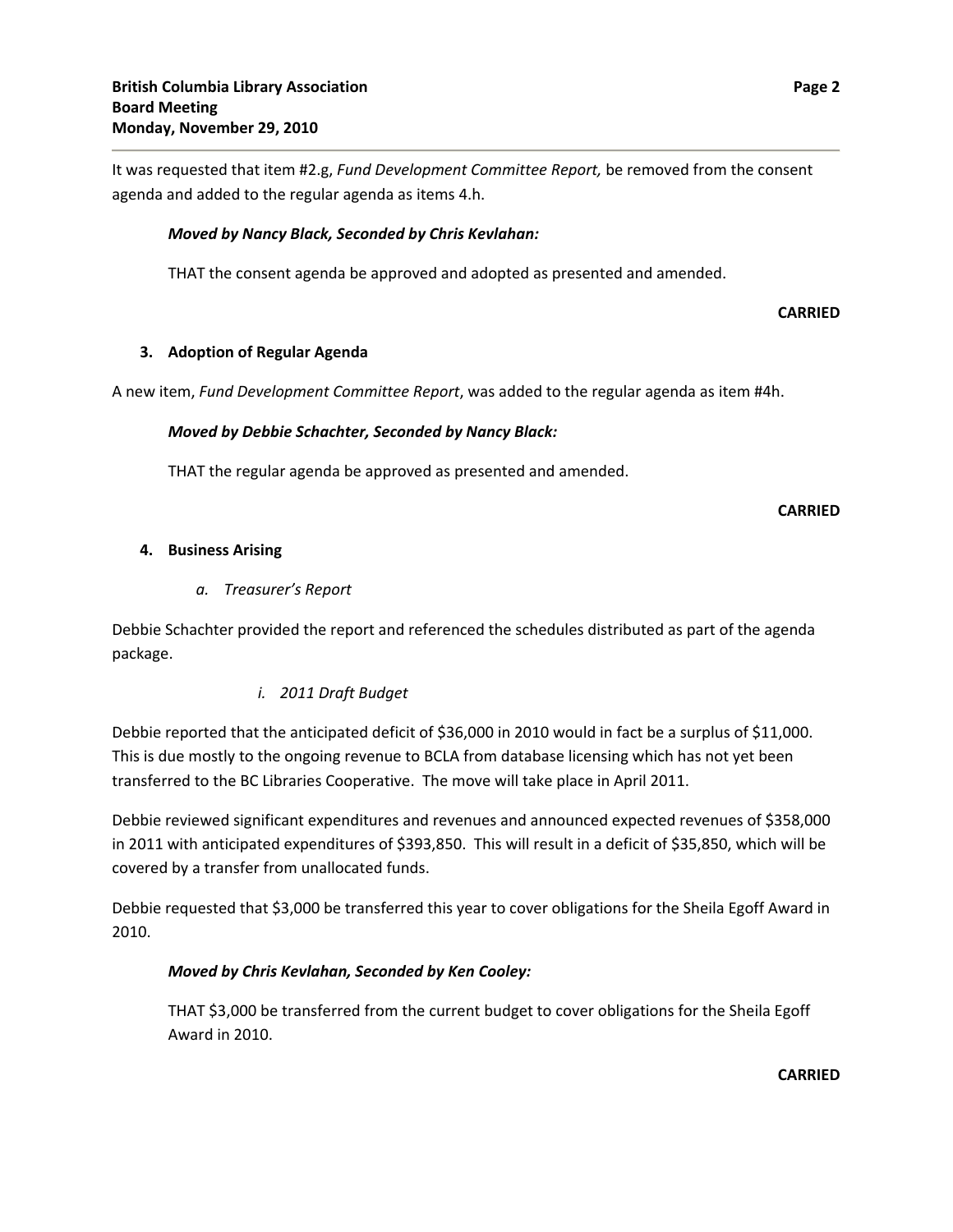## *Moved by Debbie Schachter, Seconded by Ken Cooley:*

THAT the draft 2011 BCLA budget be approved as presented minus the \$3,000 that will be transferred to the Sheila Egoff Award in 2010.

## **CARRIED**

## *ii. 2011 Draft Conference Budget*

The draft conference budget distributed to Board members provides more detail and includes detail on revenues and expenditures. Conference revenues are estimated to be \$160,000 with expenses of \$145,000. The anticipated surplus is expected to be \$15,000.

## *Moved by Debbie Schachter, Seconded by Nancy Black:*

THAT the Board approve the 2011 BC Libraries Conference budget as presented.

### **CARRIED**

## *b. Task Force on Strategic Sustainability Report*

Marjorie Mitchell reported that no bylaw changes are expected at the annual AGM in Victoria in 2011.

## *c. Web Presence Committee Report*

Maria Lebow, a SLAIS student, has been selected to complete a Professional Experience project for BCLA to redesign the association's website. Maria will work with Jeff Conatser within the parameters of the project plan submitted.

Nancy Black and Ken Cooley volunteered to sit on the Website Redesign Working Group. Other members will be recruited from the overall BCLA membership.

### *Moved by Nancy Black, Seconded by Ken Cooley:*

THAT a Website Redesign Working Group be struck to work through 2011.

### **CARRIED**

### *d. Conference Planning Committee Report*

The report was provided for information only. No action was required.

*e. BCLA & PLSB: Background*

A report to Board members was submitted on the topic of the relationship between BCLA and PLSB.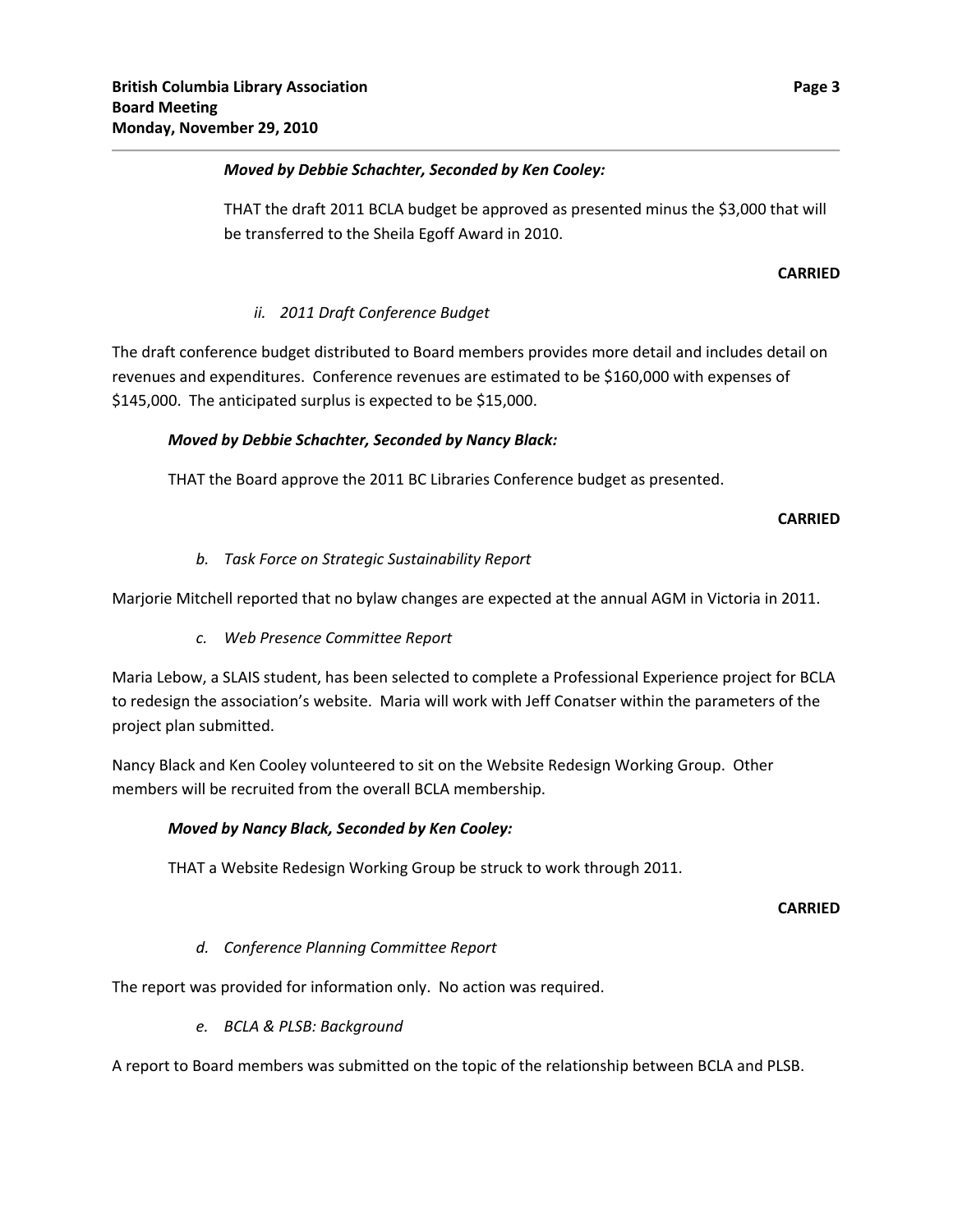## *f. BCLA Merit Award for Advocacy or Marketing*

A proposal was put forward to present a third merit award for advocacy or marketing at the 2011 BC Libraries conference in Victoria. The award will be in the form of a plaque, similar to the other merit awards presented.

## *Moved by Ken Cooley, Seconded by Chris Kevlahan:*

THAT a new BCLA award be granted for excellence in advocacy and marketing.

## **CARRIED**

# *g. BCLA Conflict of Interest Policy*

This item arose out of the September 2010 Board meeting, when it was suggested that the Conflict of Interest policy be reviewed. Ken Cooley and Errin Morrison felt that no revisions will be necessary, as a disclosure mechanism is already in place. In discussion Board members agreed with Ken's and Errin's suggestion. Errin agreed to ensure that Board members are reminded of the policy each year.

# *h. Fund Development Committee Report*

Christina de Castell joined the meeting as a guest for discussion of this item. The work of the Fund Development committee led to the introduction of the following five motions for Board approval.

## *Moved by Nancy Black, Seconded by Ken Cooley:*

THAT the BC Libraries Conference policy be amended to require that solo sponsors cover at least 50% of the costs of an event.

## **CARRIED**

# *Moved by Debbie Schachter, Seconded by Nancy Black:*

THAT table sponsorship be offered for the 2011 anniversary gala, with sponsor coordinating invitations.

## **CARRIED**

## *Moved by Debbie Schachter, Seconded by Chris Kevlahan:*

THAT 5-10% of sponsorship revenue be used to cover the costs of recognizing sponsors.

**CARRIED**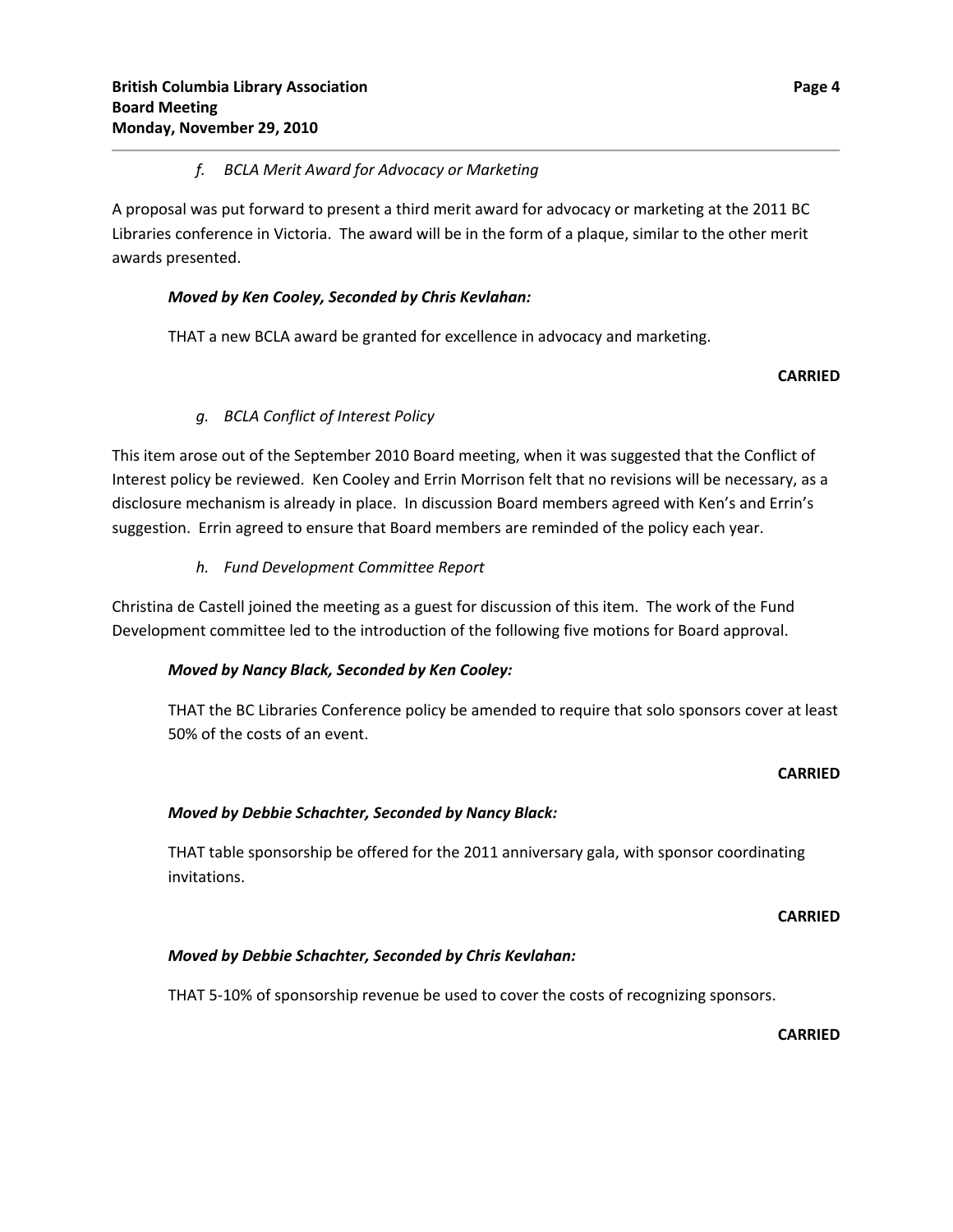## *Moved by Ken Cooley, Seconded by Debbie Schachter:*

THAT fundraising be initiated for all awards that have less than five years of funding available.

#### **CARRIED**

## *Moved by Nancy Black, Seconded by Ken Cooley:*

THAT advertising be allowed in the BCLA Browser.

### **CARRIED**

### **5. New Business**

## *a. HLABC – BCLA Reciprocal Event Attendance*

BCLA and the Health Libraries Association of BC created a reciprocal event attendance policy three years ago. The agreement, which expires in December, allows members of each organization to attend events at member rates. It was confirmed that there will be no financial impact to BCLA in continuing this policy.

## *Moved by Debbie Schachter, Seconded by Chris Kevlahan:*

THAT BCLA renew its reciprocal event arrangement with HLABC for a three‐year period expiring December 2013.

### **CARRIED**

## *b. BC Library History Project*

Dave Obee of the Victoria Times-Colonist and Jacqueline van Dyk joined the meeting for discussion of this item. Dave Obee summarized his book project on the history of libraries in BC. 4,000 copies of the book will be printed in 2011 and the book's release is timed to coincide with the 100<sup>th</sup> anniversary of the creation of BCLA. Jacqueline explained PLSB's role in the creation of the book, which includes covering all production and printing costs. Dave Obee and Jacqueline left the teleconference at this point. PLSB has asked that BCLA become publisher of this book and Errin confirmed that there will be no financial burden on the association if the Board approves this. BCLA will also earn all profits from the sale of the book.

## *c. People's Law School Evening Meeting Policy*

BCLA and the Peoples Law School have had an arrangement whereby BCLA sections, committees and interest groups could utilize the space in evenings for meetings. Peoples Law School will now allow after hours meetings only in the event that BCLA staff remain on duty during the meeting. This is not always